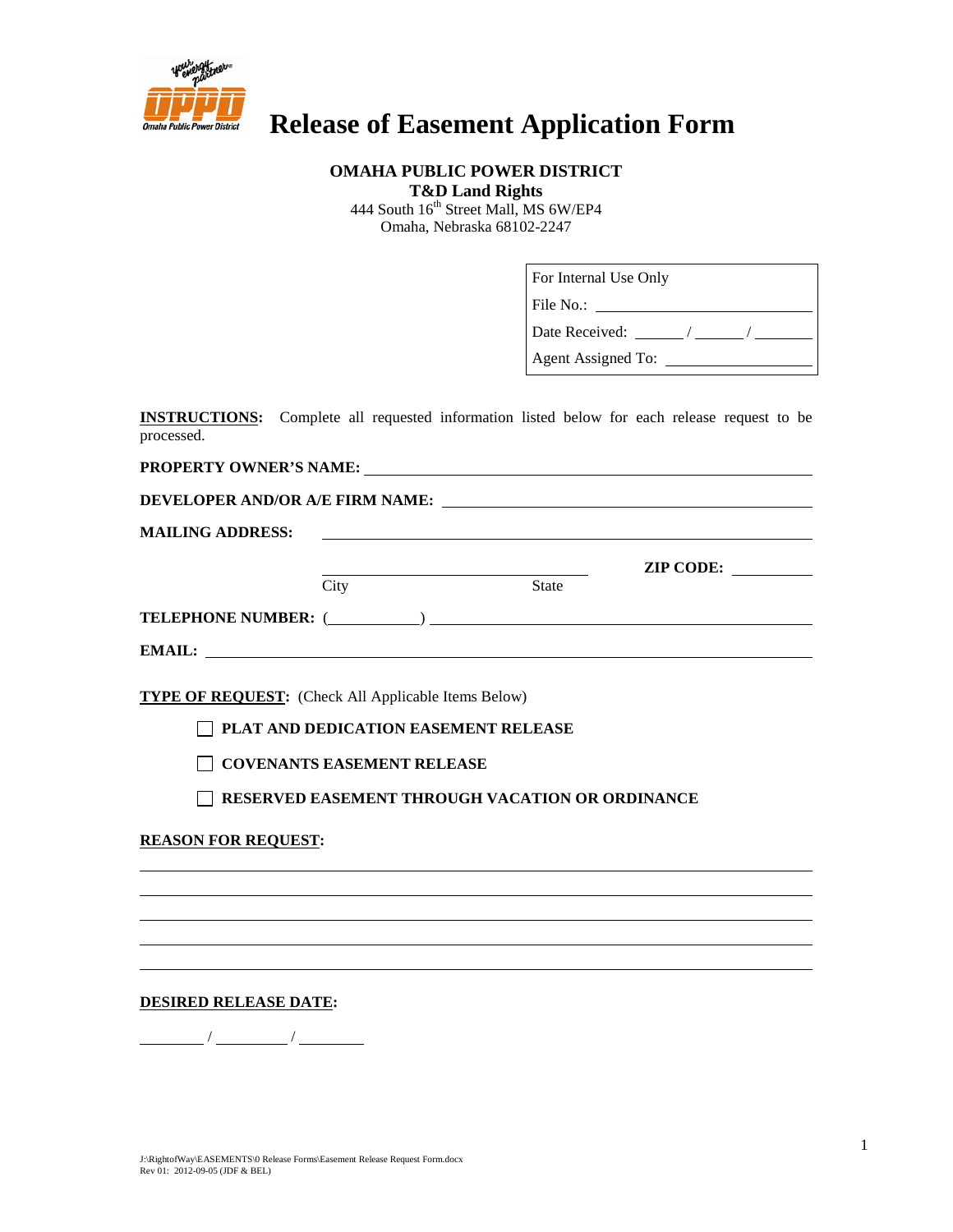

### **Release of Easement Application Form**

**REQUIRED INFORMATION TO BE ATTACHED:** (Provide Applicable Items Below)

|                                                               | <b>Legal Description of Requested Easement Release</b>   | <u> 1989 - Jan Stein Stein, fransk politik (f. 1989)</u> |                                                                                                |                                                                           |  |  |  |
|---------------------------------------------------------------|----------------------------------------------------------|----------------------------------------------------------|------------------------------------------------------------------------------------------------|---------------------------------------------------------------------------|--|--|--|
|                                                               |                                                          |                                                          |                                                                                                |                                                                           |  |  |  |
|                                                               |                                                          |                                                          |                                                                                                |                                                                           |  |  |  |
|                                                               |                                                          |                                                          |                                                                                                |                                                                           |  |  |  |
|                                                               |                                                          |                                                          |                                                                                                |                                                                           |  |  |  |
|                                                               |                                                          |                                                          | QQ Section Township                                                                            | Range $\frac{1}{\sqrt{1-\frac{1}{2}}\cdot\frac{1}{\sqrt{1-\frac{1}{2}}}}$ |  |  |  |
|                                                               |                                                          |                                                          |                                                                                                |                                                                           |  |  |  |
|                                                               |                                                          |                                                          | <b>Site Drawing</b> (Provide if the legal description requires a metes and bounds description) |                                                                           |  |  |  |
| Copy of the Conveying Document to Omaha Public Power District |                                                          |                                                          |                                                                                                |                                                                           |  |  |  |
| (Provide <b>ALL</b> applicable documents)                     |                                                          |                                                          |                                                                                                |                                                                           |  |  |  |
|                                                               | <b>Plat</b> (Highlight the easement area to be released) |                                                          |                                                                                                |                                                                           |  |  |  |
|                                                               | <b>Vacation Ordinance</b>                                |                                                          |                                                                                                |                                                                           |  |  |  |
|                                                               | <b>Covenants</b>                                         |                                                          |                                                                                                |                                                                           |  |  |  |
|                                                               | <b>Easement Document</b>                                 |                                                          |                                                                                                |                                                                           |  |  |  |
|                                                               | the Replat and Supporting Documents                      |                                                          | If Replatting Area Encumbered by Omaha Public Power District's Easement, Provide a Copy of     |                                                                           |  |  |  |

The submitted information will be reviewed to determine if the easement in question can be released, based on existing and/or future needs of Omaha Public Power District. If we approve, we will prepare a recordable instrument to be executed by the requestor.

Omaha Public Power District will make every effort to expedite your request as we realize that the processing of your request may be delaying an important transaction. The average processing lead time is **FIFTEEN (15) Business Days** once all applicable information is received.

Requests may be submitted electronically at [easementrelease@oppd.com](mailto:easementrelease@oppd.com) or hard copies may be mailed to:

**Omaha Public Power District** Attn: Easement Release 444 South  $16^{th}$  Street Mall, MS 6W/EP4 Omaha, Nebraska 68102-2247

#### **All supporting documents must accompany this application.**

If you have additional questions please email them to **easement release**@oppd.com.